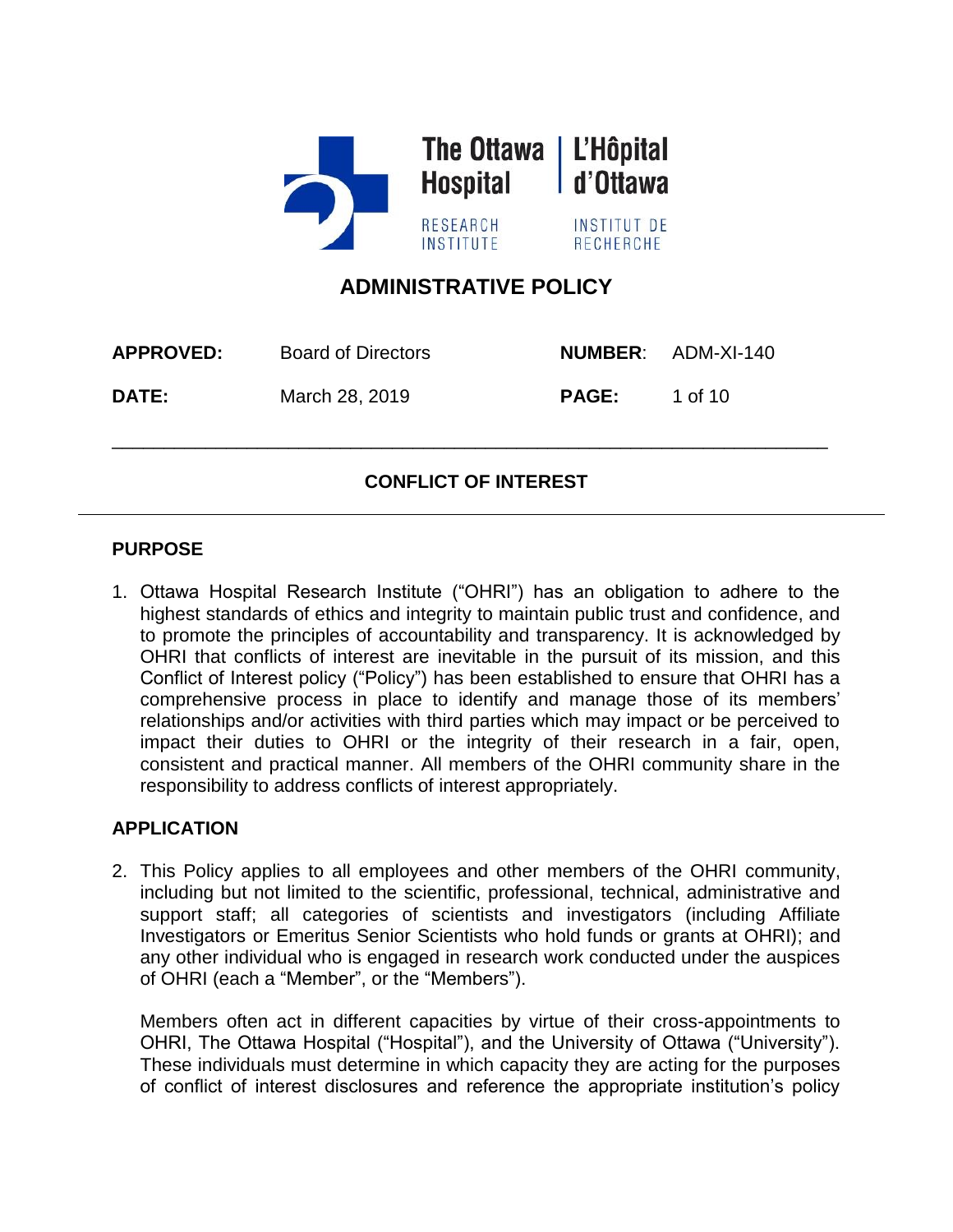accordingly. For clarity, this means that Members must disclose their conflicts of interest to each institution separately, unless and until directed otherwise.

- 3. The following individuals are excluded from the application of this Policy:
	- a. all students and trainees, including those who are registered at the University (the latter being "Learners"). Students and trainees who are not registered at the University will be expected to comply with the conflict of interest reporting requirements of their home institution;
	- b. volunteers; and,
	- c. individuals sitting on the OHRI Board of Directors, or a committee of the Board of Directors. These individuals shall continue to be subject to the Board of Directors Conflict of Interest policy.
- 4. Learners shall be required to follow the University's policy(ies) on Conflict of Interest and shall make all required disclosures to the University in accordance with said policy(ies).

## **DEFINITIONS**

5. For the purpose of this Policy:

"**Conflict of Interest**" includes any situation in which a Member or Related Party has an External Appointment or other personal or professional relationship with, or a Financial Interest in an Outside Entity that may affect or compromise, or appear to affect or compromise the Member's objectivity, judgement or actions in carrying out his or her Research Activity and/or other OHRI duties. A conflict of interest can be real, potential or perceived in nature.

"**Disclosure Report**" means a report through which a Member discloses to OHRI specific information relevant to deciding whether such individual is in a Conflict of Interest, the form of which report is approved by OHRI and may be amended from time to time.

"**External Appointment**" shall refer to a position or appointment held outside of OHRI, the Hospital or the University where the individual is a corporate board director, officer or trustee or has a similar duty in a for-profit or not-for-profit organization, lobby group or industry organization. Members may or may not derive any financial benefit and/or enjoy any ownership interest as a result of their holding these positions (for example, positions at other academic institutions, on peer group review panels, on advisory boards, or on editorial boards).

"**Financial Interest**" means an opportunity to receive anything of monetary value, e.g. salary or other payments, royalties, consulting fees or honoraria, work-in-kind, gifts, equity interests (for example stocks, stock options or other ownership interests, including dividends or distributions) or Intellectual Property rights. This definition shall expressly exclude the following: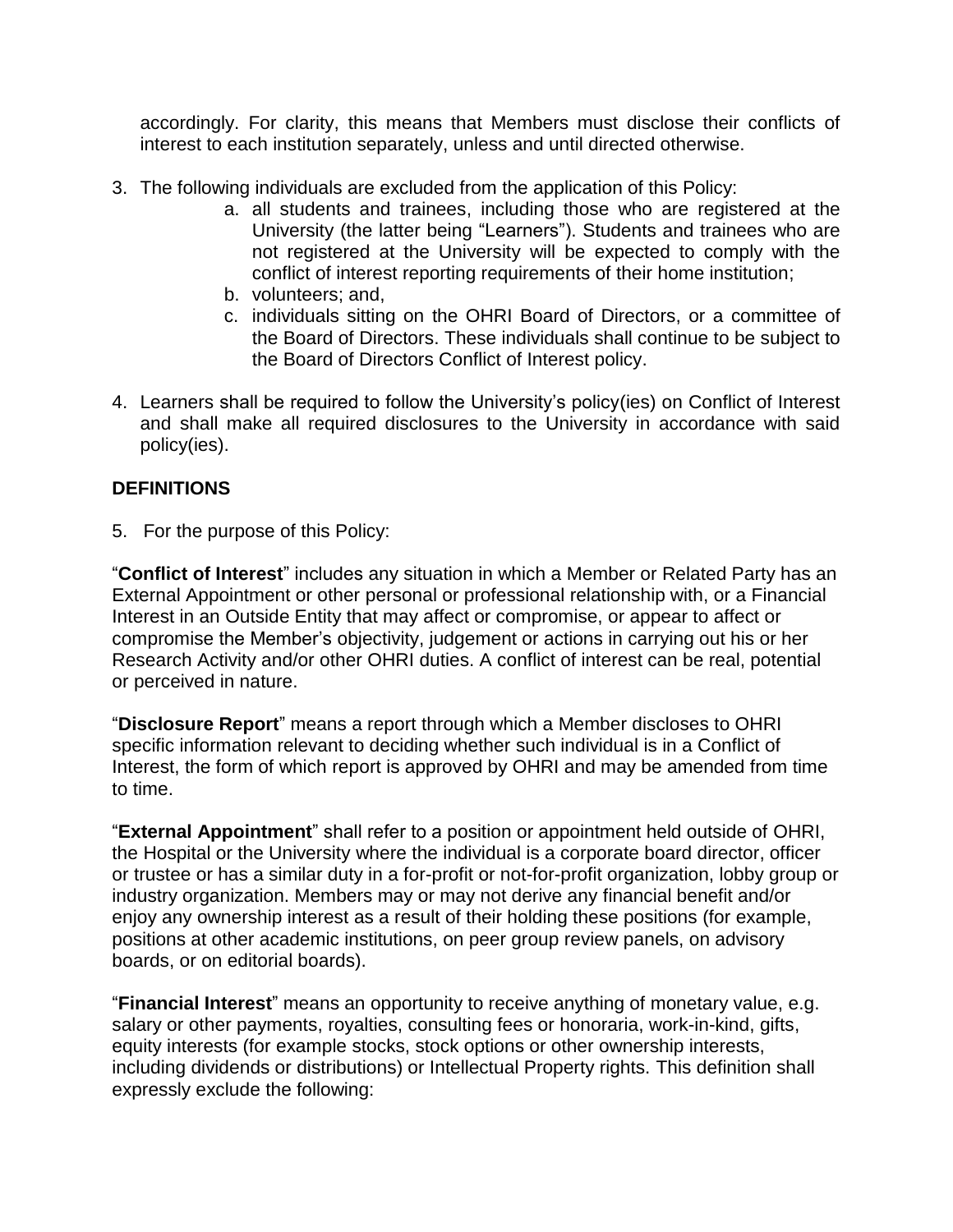- (i) salary and any other fees and payments received from or through OHRI (including any payments made under the OHRI policy on "Clinician Remuneration from Industry-Based Clinical Trials"), the Hospital or the University, including approved practice plan earnings and the distribution of those earnings that may be established by departmental or other similar agreements (provided that those agreements and the departmental or divisional group plans have been approved by the appropriate authority);
- (ii) salary and any other fees and payments (including for the conduct of seminars or lectures) received from any individual source other than the OHRI, the Hospital or the University that, when aggregated for the Member and his or her Related Parties over the next twelve months, are not expected to exceed \$5,000;
- (iii) interests of any amount in publicly traded, diversified mutual funds or managed funds;
- (iv) funds received by OHRI on behalf of the Member from any for-profit or not-for-profit organization for the purpose of supporting said Member's Research Activities, including but not limited to grant funds;
- (v) any Gifts, as defined in and governed by The Ottawa Hospital's Gift Policy. For greater clarity, all Members must comply with TOH's Gift Policy, including the required disclosures as prescribed therein.

"**Intellectual Property**" includes, without limitation, inventions, technology (including computer software), technical information, trademarks, official marks, designs, drawings, information, literary and artistic works, formulae, processes, materials (including cell lines and antibodies) and know how, whether or not such Intellectual Property may be protected through the registration of any patent, trade-mark, industrial design, copyright or integrated circuit topography or other form of legal protection.

"**Related Party**" means (i) a Member's immediate family member (for example, spouse, child, parent or sibling), or other person living in the same household; (ii) a professional corporation beneficially owned or controlled by a Member; or, (iii) any other party that reasonably could be perceived to influence the discharge of the Member's duties to OHRI.

"**Research Activity(ies)**" means any activity conducted under the auspices of OHRI that results in the creation and/or public dissemination of knowledge, including without limitation scholarly activities in basic research, research in clinical epidemiology and human subject research.

"**Outside Entity**" means any individual, corporation, partnership, sole proprietorship or other legal entity (for profit or otherwise) other than OHRI or a Related Party.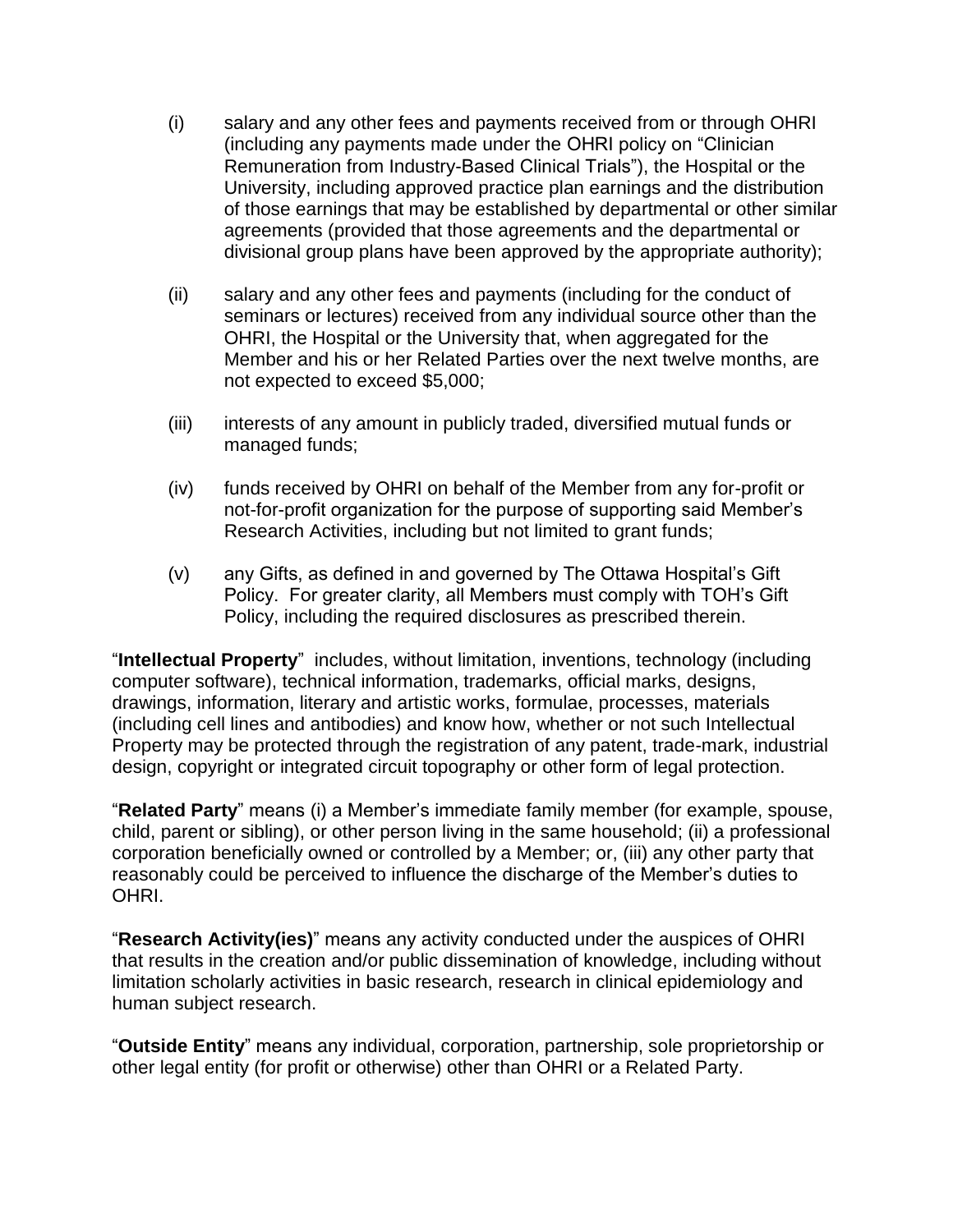## **POLICY**

- 6. In the discharge of their Research Activities and OHRI duties, Members shall:
	- (a) act with honesty and integrity, in good faith and in the best interests of the OHRI; and,
	- (b) not allow past or existing financial, business, professional, family or social relationships or responsibilities to influence their conduct or judgment.
- 7. Each Member is responsible for ensuring his or her own compliance with this Policy and shall disclose to OHRI the nature and extent of all Conflicts of Interest of which he or she is aware in accordance with the procedures identified hereunder.
- 8. Members are responsible for being aware of and complying with the policies and guidelines of the agencies and companies that support their Research Activities, including but not limited to those policies and guidelines related to conflict of interest. For greater specificity, Members conducting research that is funded by the Canadian Institutes of Health Research must comply with the *Tri-Agency Framework: Responsible Conduct of Research*. Members conducting research that is funded or proposed for funding by the Public Health Service of the United States Department of Health and Human Services, including the National Institute of Health, must comply with the terms set out in *Appendix A – Public Health Services (PHS) Funded Research*.
- 9. A Conflict of Interest may be permitted by the OHRI where the OHRI determines, in its sole discretion, that a Conflict of Interest can be managed in such a manner that is compliant with legislation and other regulatory or contractual requirements, protects the integrity, reputation and interests of the OHRI and withstands the test of reasonable and independent scrutiny.
- 10. All information disclosed by a Member under this Policy will be held in confidence by OHRI except for essential purposes (e.g. under compulsion of statute or judicial process). In the event the Member holds an appointment at the Hospital and/or the University, some or all of the disclosed information may be shared on a confidential basis with selected representatives of those institutions as needed to properly manage the Conflict of Interest.
- 11. Members must disclose relevant Conflict(s) of Interest in research ethics board applications for projects with which they are affiliated, as required by the applicable research ethics board(s) of record (including but not limited to OHSN-REB). Disclosures made under this Policy do not replace the requirement to disclose such Conflict of Interest(s) to the applicable research ethics board(s) of record. Notwithstanding the foregoing, OHRI reserves the right to share information disclosed by a Member under this Policy with OHSN-REB, strictly on a confidential and need-to-know basis. OHSN-REB may act to constrain those research activities of the Member that are pertinent to the Conflict of Interest, for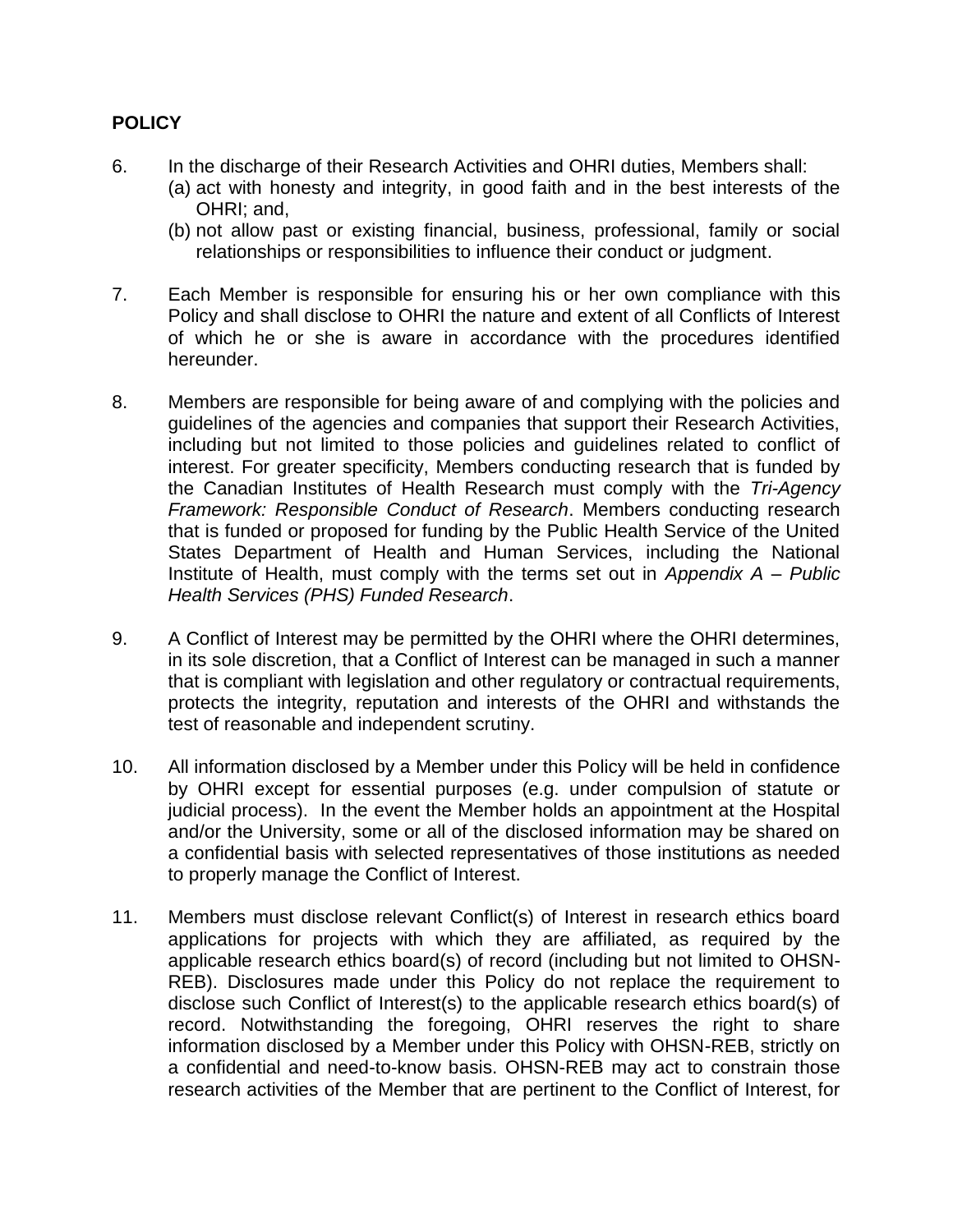example the Member's role in a research project, the consent process, and in the selection of research participants, as it deems appropriate.

12. A Member who fails to comply with this Policy, including by failing to disclose a Conflict of Interest or to follow a management plan, shall be subject to appropriate disciplinary action up to and including termination of employment, placement, appointment or contract with OHRI, or a suspension or revocation of privileges (where applicable). In addition to any disciplinary actions taken, the Finance Office may be directed to freeze the Member's research cost centre(s), until further notice, and the Member may be required to reimburse to the originating source the monetary value of any benefit received directly or indirectly arising out of such non-compliance. A serious breach of this policy may be required to be reported to the Member's professional body, if applicable. All sanctions will be commensurate with the seriousness of the violation.

## **PROCEDURES**

- 13. Members shall complete a Disclosure Report at least annually. The annual disclosure process shall be initiated by OHRI at a time and through a reporting mechanism determined by OHRI.
- 14. Members shall disclose any Conflict of Interest arising outside of the annual disclosure process on a transactional basis. To the extent possible, Members shall complete a Disclosure Report prior to entering into any relationship or engaging in any activity or service that may give rise to a Conflict of Interest. In all circumstances, Members shall disclose any new Conflict of Interest within thirty (30) days of its acquisition or discovery.
- 15. OHRI Human Resources will receive and conduct an initial review of the completed Disclosure Reports. The Disclosure Reports shall then be referred to the Conflict of Interest Working Group ("Working Group") for assessment. The Terms of Reference for the Working Group may be found **here**. The Member disclosing the Conflict of Interest may be asked to provide additional information to the Working Group.
- 16. Conflict of Interest disclosures are evaluated in accordance with risk-based assessment and escalation criteria approved by the Relationship Management Committee of the Board of Directors ("Committee"), as may be amended from time to time. If the Conflict of Interest disclosure is determined by the Working Group to meet certain of these criteria, it shall be referred to the Committee for further review. The Terms of Reference for the Committee may be found **here**. The emphasis of both the Working Group and the Committee shall be on the disclosure and management of Conflicts of Interest, where possible.
- 17. If the Working Group or Committee (as applicable) determines that a disclosed Conflict of Interest can be managed so as to allow the relationship or activity to proceed, a management plan shall be implemented. The disclosing Member will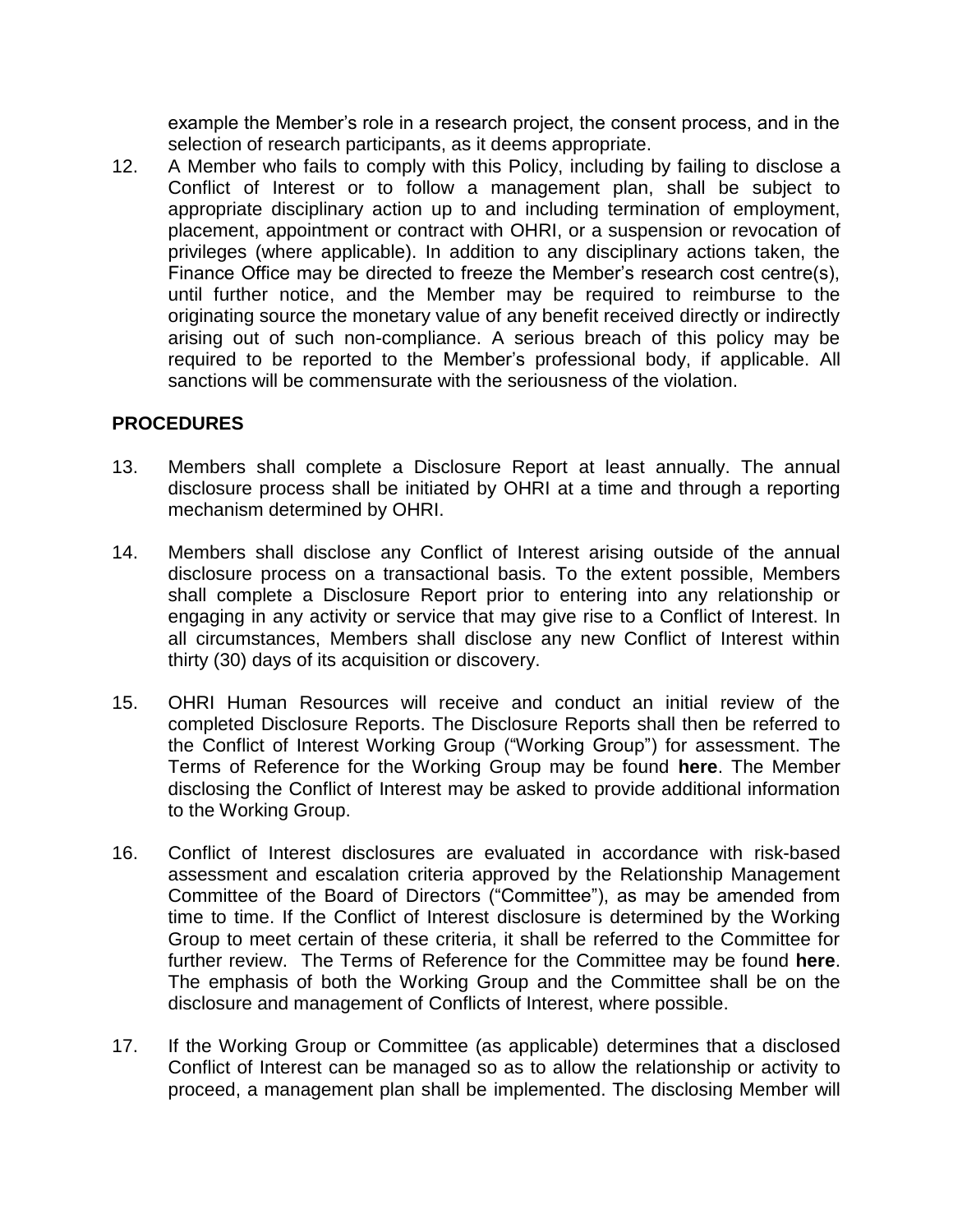be provided an opportunity to provide input to the Working Group or Committee on the development of an appropriate management plan. To ensure consistency and efficiency, the Committee will develop standard management plans to address commonly disclosed types of Conflict of Interest.

- 18. Decisions of the Working Group or Committee shall be communicated in writing to the individual making the disclosure and to his or her immediate supervisor, if applicable. The disclosing Member will be required to sign a copy of any management plan implemented in a response to the disclosure to acknowledge his or her agreement to comply with its terms.
- 19. In the event that a Member disagrees with a decision of the Working Group or Committee, he or she may proceed as follows:
	- (a) In the case of a decision issued by the Working Group, the Member may appeal to the Committee for a reconsideration. The appeal must be received in writing by the OHRI Chief Operating Officer within 20 business days of the communication of the decision to the individual making the disclosure.
	- (b) In the case of a decision issued by the Committee, the Member may appeal to the OHRI Board of Directors for a reconsideration. The appeal must be received in writing by the OHRI Chief Operating Officer or the OHRI Chief Executive Officer and Scientific Director within 20 business days of the communication of the decision to the individual making the disclosure. The decision of the OHRI Board of Directors is final and binding.

### **REVIEW**

20. The OHRI Board of Directors will review this Policy at least every three (3) years.

### **EXCEPTION**

21. No exception may be made to this Policy without the written consent of the Board of Directors.

#### **REFERENCES**

The Ottawa Hospital's Conflict of Interest Policy Sick Kids' Relationship Disclosure and Management Policy Tri-Agency Framework: Responsible Conduct of Research (2016)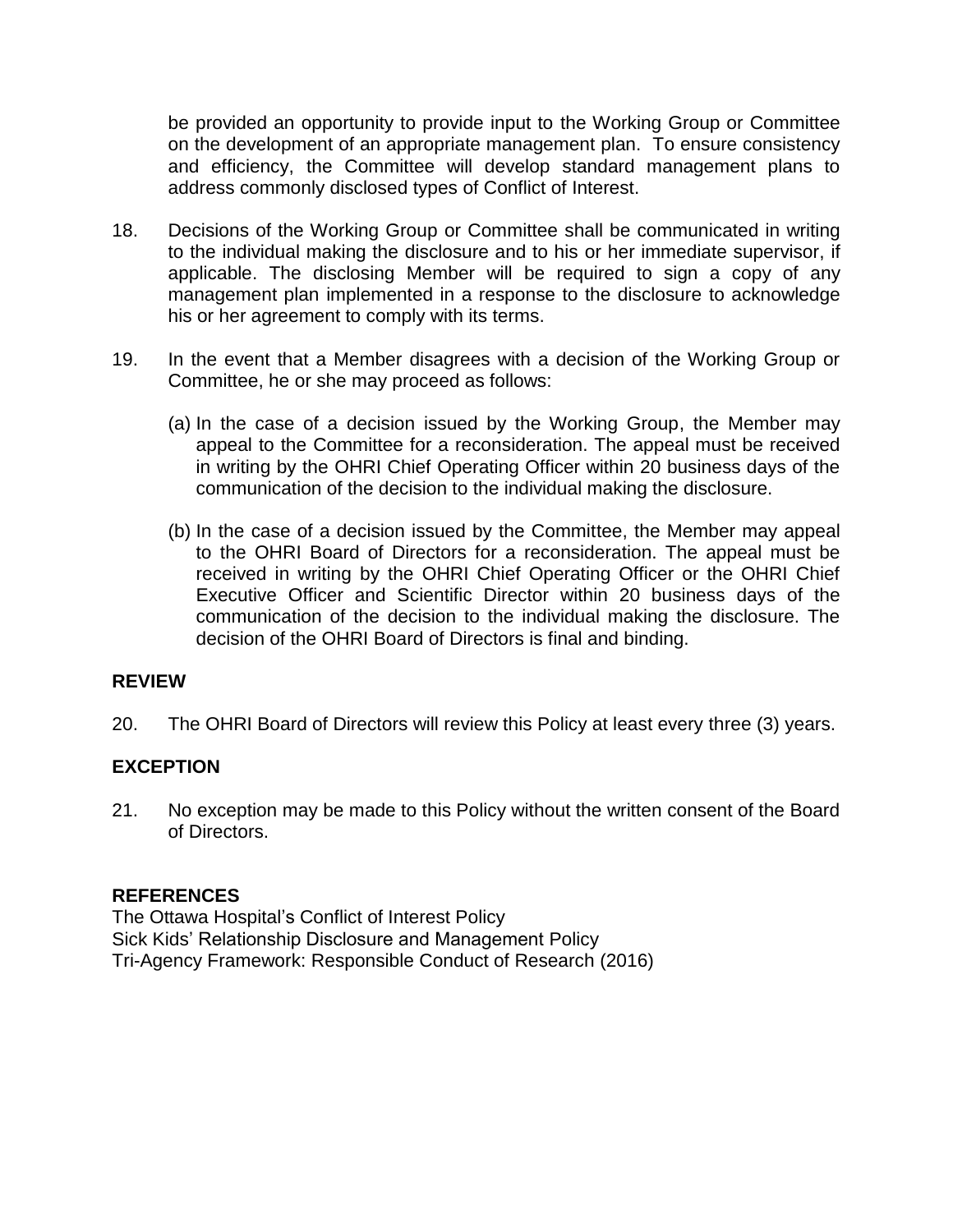## **APPENDIX A: Public Health Service (PHS) Funded Research**

*\*\* Any terms not expressly defined within this Appendix A shall have the same meaning as that established in the policy outlined above*

### **PURPOSE**

1. This Appendix A to the Conflict of Interest Policy ("Appendix A") implements the requirements of the federal (US) regulations set forth in 42 CFR Part 50 and 45 CFR Part 94 governing the responsibility of researchers to promote objectivity in PHSfunded research. It sets out the internal processes for ensuring that research conducted at or under the auspices of OHRI with funding from PHS is free from bias resulting from Financial Conflicts of Interest. This Appendix A shall be construed in accordance with such regulations and shall be deemed to include any requirements set forth in such regulations that are not expressly set forth below.

## **APPLICATION**

2. This Appendix A applies to Investigators who are planning to participate in, or are participating in any PHS-Funded Research conducted under the auspices of OHRI.

## **DEFINITIONS**

- 3. For the purposes of this Appendix A:
	- (a) "**Designated Official(s)**" means the person(s) designated by OHRI to oversee the solicitation process and review disclosures of Significant Financial Interests from each Investigator who is planning to participate in, or who is participating in PHS-Funded Research.
	- (b) "**Financial Conflict of Interest**" means a Significant Financial Interest that stands to *directly and significantly* affect the design, conduct, or reporting of the PHS-Funded Research.
	- (c) "**FCOI Report**" means a report concerning a Financial Conflict of Interest to PHS.
	- (d) "**Investigator(s)**" means the project director or principal Investigator and any other person, regardless of title or position, who is responsible for the design, conduct, or reporting of PHS-Funded Research, which may include, for example, collaborators or consultants.
	- (e) "**PHS-Funded Research**" means research funded by or proposed to be funded by the United States Public Health Service or any of its organizational units, including without limitation the National Institute of Health (collectively, "PHS").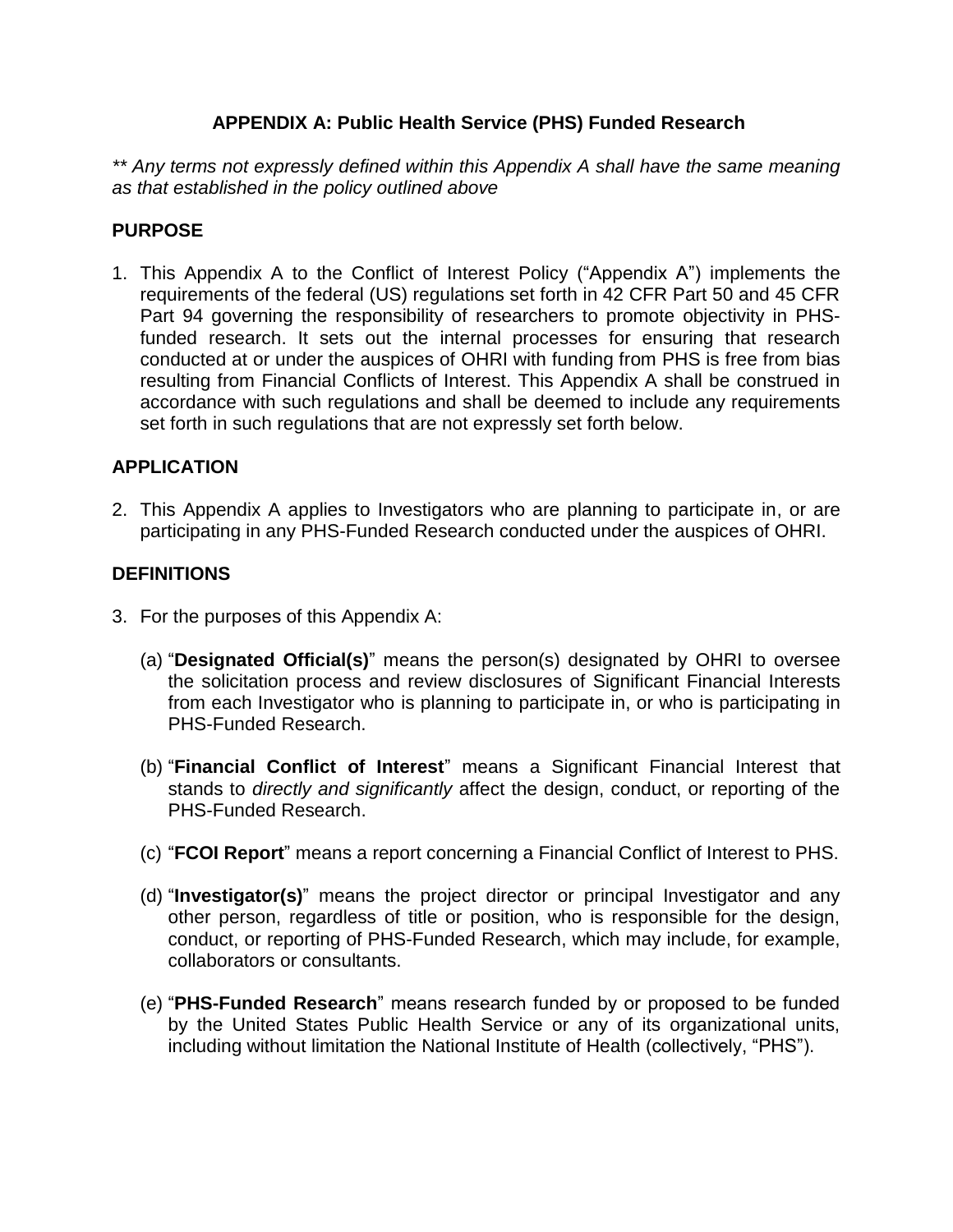- (f) "**Significant Financial Interest**" means a financial interest consisting of one or more of the following interests of an Investigator (including, for the purpose of this definition, those of his or her spouse and dependent children) that reasonably appears to be related to his or her OHRI responsibilities:
	- i. With regard to any publicly traded entity, remuneration which has an aggregate value in the twelve months preceding the disclosure of over \$5,000USD.
	- ii. With regard to any non-publicly traded entity, remuneration which has an aggregate value in the twelve months preceding the disclosure of over \$5,000USD, or when the Investigator holds any equity interest in such entity;
	- iii. Intellectual property rights and interests (e.g., patents, copyrights), solely upon receipt of income related to such rights and interests that exceeds \$5,000USD;
	- iv. Reimbursed or sponsored travel received in the preceding twelve months that is related to an Investigator's OHRI responsibilities. Such disclosures must include, at a minimum, the purpose of the trip, the identity of the sponsor/organizer, the destination, and the duration.

Exceptions: "Significant Financial Interest" does not include:

- salary, royalties, or other remuneration paid by OHRI to the Investigator if the Investigator is currently employed or otherwise appointed by OHRI,
- ii. intellectual property rights assigned to OHRI and agreements to share in royalties related to such rights;
- iii. income from investment vehicles, such as mutual funds and retirement accounts, as long as the Investigator does not directly control the investment decisions made in these vehicles;
- iv. income from seminars, lectures, teaching engagements, service on advisory committees or review panels or travel expenses sponsored by a Federal, state, or local government agency, an Institution of higher education, an academic teaching hospital, a medical center, or a research institute that is affiliated with an Institution of higher education.

# **REQUIREMENTS**

4. Each Investigator shall be required complete training regarding this Appendix A that is offered by PHS

[\(https://grants.nih.gov/grants/policy/coi/tutorial2018/story\\_html5.html\)](https://grants.nih.gov/grants/policy/coi/tutorial2018/story_html5.html), and/or that is organized or otherwise provided by OHRI:

- (a) prior to engaging in any PHS-Funded Research;
- (b) upon his or her arrival at OHRI and at least every four (4) years thereafter; and,
- (c) immediately upon the occurrence of any of the following circumstances:
	- i. any revision of this Appendix A which affects the requirements of Investigators; or,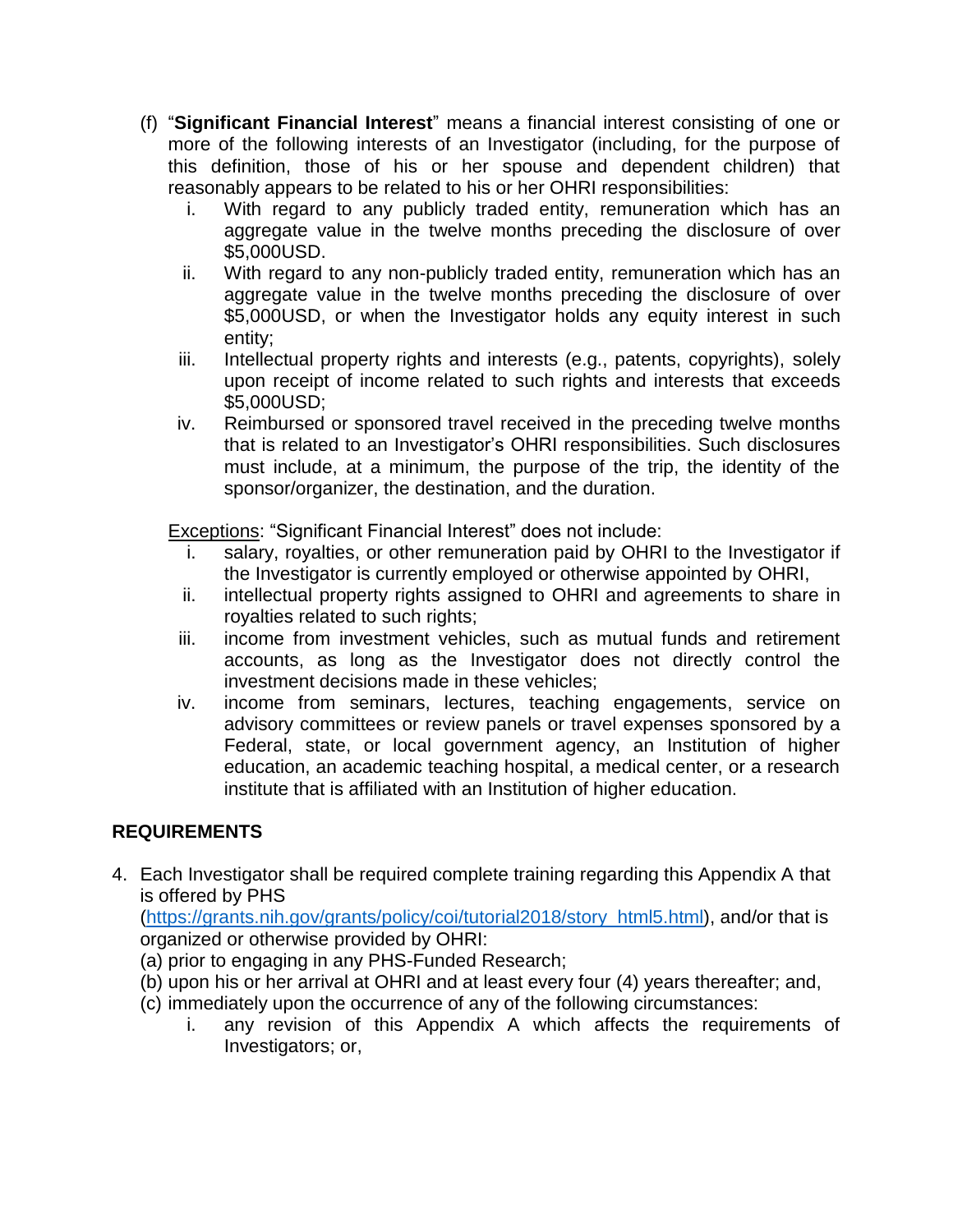- ii. the identification of non-compliance with this Appendix A or any management plan implemented by OHRI in response to his or her Financial Conflict(s) of Interest.
- 5. Each Investigator shall disclose in writing to OHRI a list of his or her Significant Financial Interests (and those of his or her spouse and dependent children):
	- (a) no later than the time of application or submission of the formal proposal for funding; **and,**
	- (b) during the period of the award, either on an annual basis or within thirty (30) days of his or her acquiring or discovering a new reportable Significant Financial Interest.
- 6. The Grants Office shall solicit the disclosures of Significant Financial Interests and refer them to the Designated Official(s) for review and assessment.

## **MANAGEMENT OF FINANCIAL CONFLICTS OF INTEREST**

- 7. Prior to the disbursement of any funds for PHS-Funded Research or within sixty (60) days of the identification of a new or previously undisclosed Significant Financial Interest, the Designated Official shall:
	- (a) review the Investigator's Significant Financial Interest disclosure(s); and,
	- (b) (i) determine whether the Significant Financial Interest is related to the PHS-Funded Research and, if it is, (ii) identify whether the Significant Financial Interest is a Financial Conflict of Interest.

For clarity, an Investigator's Significant Financial Interest is related to the PHS-Funded Research when it could be affected by the PHS-Funded Research or is in an entity whose financial interest could be affected by the PHS-Funded Research.

- 8. When a Financial Conflict of Interest is not identified or managed in compliance with the timelines set out above, OHRI shall - within 120 days - complete a retrospective review of the Investigator's activities to determine whether the design, conduct or reporting of the PHS-Funded Research was biased during the time period of the noncompliance.
- 9. If the Designated Official identifies a Financial Conflict of Interest, he or she shall refer the Investigator's Significant Financial Interest disclosure to the Working Group. The Financial Conflict of Interest shall be reviewed and assessed in accordance with the procedures identified in the Conflict of Interest Policy, and the Working Group or the Committee shall develop and implement a management plan that specifies the actions that have been, and shall be taken to manage, reduce or eliminate such Financial Conflict of Interest.
- 10.The Designated Official(s), the Working Group or the Committee may request additional information from the Investigator in connection with his/her/its review of any disclosure of a Significant Financial Interest.